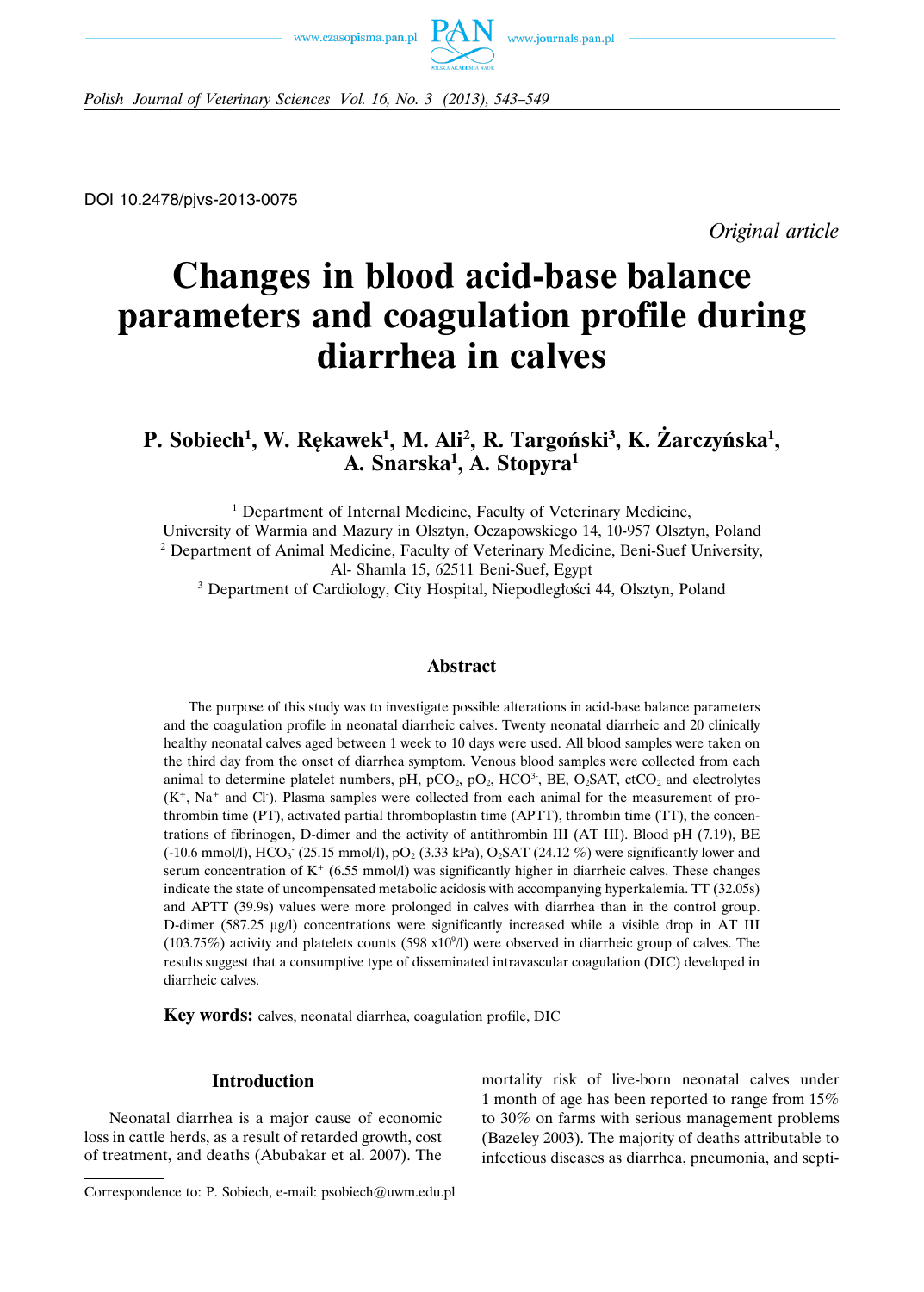caemia are the most common disorders. Mortality associated with these diseases appears to result from bacteraemia, viraemia and endotoxemia (Lofstedt et al. 1999). Clinical symptoms observed in calves with diarrhea are manifested by lack of appetite, loose stools and abdominal pain. Longer diarrhea results in dehydration, weakness and loss of sucking reflex. Loss of fluids leads to hypovolaemia and circulation disorders, whereas disturbances in the acid-base balance and electrolytic balance are likely to induce neural symptoms with convulsion leading to death (Grove-White 2004).

It is known that several Gram-negative bacteria containing lipopolysaccharide (LPS), such as Escherichia coli and Salmonella spp., are important causative agents of diarrhea in calves. Lipopolysaccharides located on cell walls of Gram-negative bacteria play an important role in the development of endotoxemia. (Moore and Morris 1992). Endotoxin is a potent stimulus of the inflammatory response through activation of cytokine-mediated procoagulant effects on endothelial cells (Otto et al. 2000). Endotoxin-induced injury to endothelial cells initiates activation of intrinsic and extrinsic pathways of coagulation through exposure of subendothelial collagen and inducing the release of thromboplastin – tissue plasminogen activator, and plasminogen activator inhibitor (Green and Adams 1992). With overactivation of the haemostatic mechanism, coagulation factors and thrombocytes are excessively consumed, resulting in thrombin formation in the capillary blood vessels. Therefore, ischemia, functional disorders, a tendency for bleeding, and disseminated intravascular coagulation (DIC) may develop in several organs (Levi et al. 1999). DIC is usually associated with several disease states. In broad terms, there are two major pathways that may cause DIC: (i) a systemic inflammatory response which activates the cytokine network and coagulation cascade (such as in severe sepsis and major trauma) and/or (ii) release or exposure of pro-coagulant material into the blood stream (such as in cancer or obstetric patients) (Levi et al. 1997). Disseminated intravascular coagulation is a continuously progressing process, it can be subdivided into three phases: phase I – compensated activation of the haemostatic system, phase II – decompensated activation of the haemostatic system, phase III – full-blown DIC (Bick 1996). The pathologic process is characterized by widespread fibrin deposition in the microcirculation with subsequent ischemic damage, and by the development of a hemorrhagic diathesis caused by the consumption of procoagulans and hyperactivity of fibrinolysis (Morris 1990). In large animals DIC has been described in association with forms of localized and/or systemic septic processes (e.g., salmonellosis, metritis, mastitis), neoplasia, gastrointestinal disorders (e.g., strangulating intestinal obstruction, acute enteritis, protein-losing enteropathy), renal disease, and hemolytic anemia (Morris 1990).

An analysis of the coagulation profile and its abnormalities is one of the key indicators of systemic homeostasis. In veterinary medicine, changes in the coagulation profile have been reported in dogs after ovariohysterectomy (Sobiech et al. 2011), in cows during indigestion (Gokce et al. 2007), in horses infected with influenza virus (Dąbrowska et al. 2000), in cattle affected with left abomasal displacement (Sobiech et al. 2008) and in newborn calves with respiratory and gastrointestinal tract disease (Gokce et al. 2006, Irmak et al. 2006).

Numerous laboratory tests of haemostasis may be abnormal during DIC; however, no one test consistently or specifically provides a definitive diagnosis (Morris 1990). The minimum laboratory data needed to evaluate haemostasis in large animals are the platelet counts, plasma fibrinogen content, prothrombin time (extrinsic coagulation pathway system), activated partial thromboplastin time (intrinsic coagulation pathway system), fibrin degradation products (including D-dimer), and red blood cell distortion and fragmentation – schistiocytes (produced by damage of red blood cells during passage through microvascular thrombi). The results of these tests will also vary according to the severity and fulminant nature of the process and the time of sampling (Morris 1990). D-Dimer assay is one of newer tests for the DIC detection. Plasma levels of D-dimer increase during activation of the fibrynolytic system and plasmin generation (Sandholm et al. 1995, Irmak and Turgut 2005).

The aim of the present study was to investigate the disturbances of acid-base balance indices and advancement of coagulation disorders occurring in the course of diarrhea in neonatal calves.

# **Materials and Methods**

Twenty healthy and 20 neonatal H-F diarrheic calves aged between one week to 10 days were enrolled in the study. Routine clinical examinations were conducted in all calves. Healthy calves did not demonstrate clinically any pathological symptoms, whereas all calves from the experimental group showed predominantly symptoms of diarrhea. All blood samples were taken on the third day from the onset of diarrhea symptom. All experimental procedures followed the principles of animal care and were approved by the Local Ethics Commission for Animal Experiments.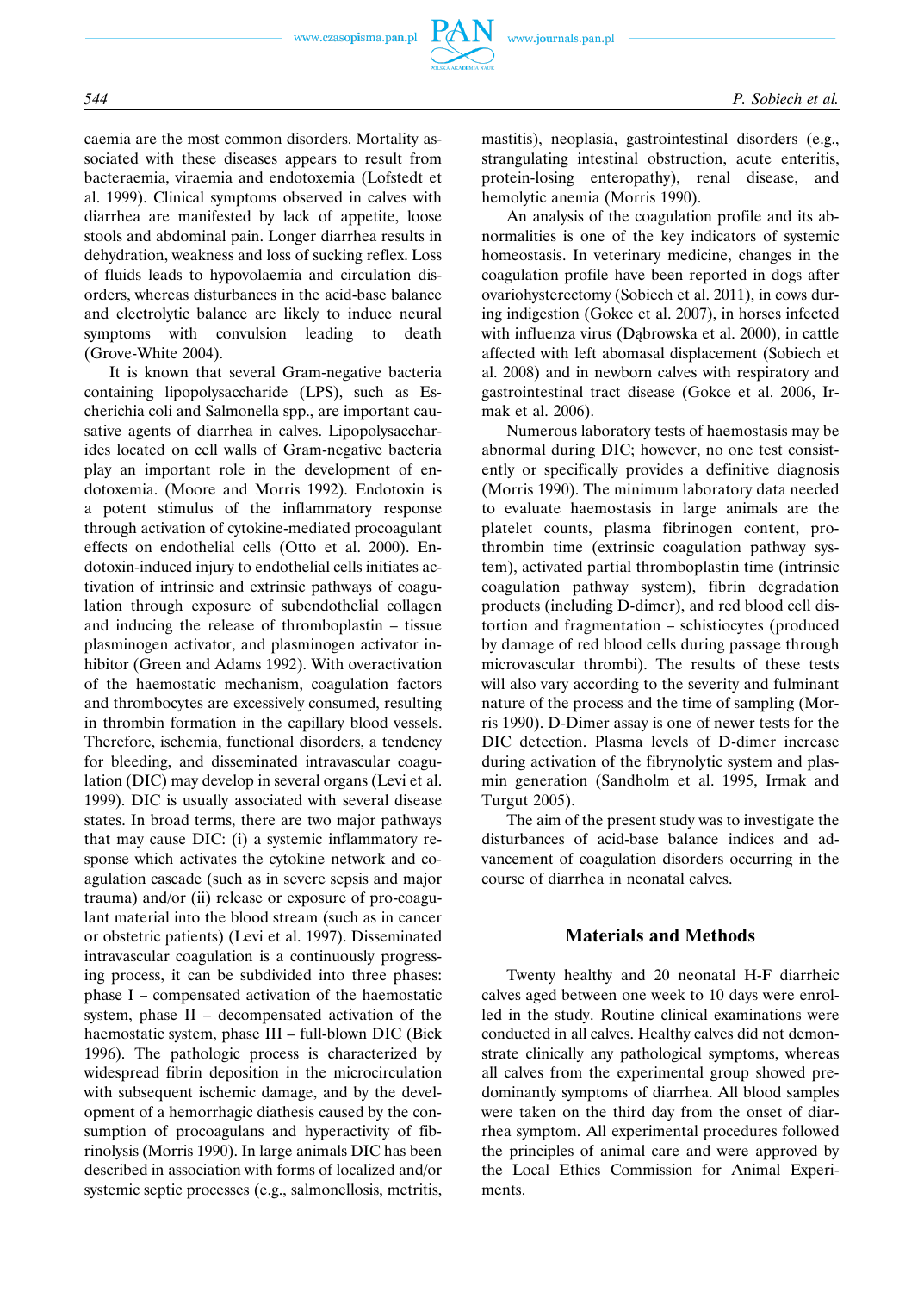www.czasopisma.pan.pl

# *Changes in blood acid-base balance parameters... 545*

From each animal, 3 ml of peripheral blood was drawn from the jugular vein into a syringe containing 0.1 ml of heparin. These blood samples were immediately analysed on a blood gas analyzer (Siemens Rapid Lab® 248, Siemens Healthcare Diagnostics Inc., Camberely, UK) for pH, partial pressure of carbon dioxide (pCO<sub>2</sub>), partial pressure of oxygen (pO<sub>2</sub>), concentration of bicarbonate ions  $(HCO<sub>3</sub>)$ , excess or deficiency of bases (BE), degree of hemoglobin saturation of oxygen  $(O_2SAT)$ , total pressure of carbon dioxide (ctCO<sub>2</sub>) and electrolytes  $(K^+$ , Na<sup>+</sup> and Cl<sup>-</sup>). The assessment of electrolytes levels was carried out with the ion-selective method.

The number of platelets was measured by Siemens ADVIA® 2120i hematology system. Blood samples for coagulation profile examination were collected into plastic test tubes containing 3.2% sodium citrate at a ratio of 1:9. Blood was mixed thoroughly and centrifuged at 2000 rpm for 10 minutes to produce plasma. Changes in the optical density of the following plasma coagulation factors were determined by the chronometric method: the prothrombin time (PT), activated partial thromboplastin time (APTT), thrombin time (TT) and the concentrations of fibrinogen. D-dimer level and the activity of antithrombin III were determined with the use of the chromogen substrate method by relying on the colorimetric reaction kinetics at a wave length of 450 nm. The above factors were determined with the use of a Bio-Ksel Coag-Chrom 3003 coagulometer and Bio-Ksel plasma kits.

The results were verified statistically by the Newman-Keulus test with the use of Statistica 10.0 software to determine arithmetic means, standard deviations and the significance of differences between means at a confidence level of  $p \le 0.01$ .

#### **Results**

Over the experimental period, the control calves did not demonstrate clinically any pathological symptoms, whereas all affected calves showed impairment or loss of appetite, depression, roughness, dryness, and decreased elasticity of the skin and predominating symptom diarrhea. All the calves defecated with loose stools yellow or gray-yellow in color, and their internal temperature remained at a level of physiological norms or was slightly lower.

The average pH of blood in diarrheic calves was substantially lower than that in the control group (p  $\leq$  0.01), similarly concentration of bicarbonates, partial pressure of oxygen, haemoglobin saturation and base excess parameter (Table 1). Other acid-base balance parameters remained at a similar level in both groups of calves (Table 1). In case of the parameters of the electrolytic balance, only a significant increase in potassium level was observed in diarrheic calves (Table 1).

After analysis of coagulation parameters, a significant increase ( $p \leq 0.01$ ) in mean TT was observed in affected calves (Table 2). Mean PT was similar in both groups of animals, but APTT was visibly prolonged (p  $\leq$  0.01) in calves with symptoms of diarrhea (Table 2). Fibrinogen level was slightly increased in diarrheic calves and D-dimer level increased significantly (p  $\leq$  0.01) with a visible drop in AT III ( $p \leq 0.01$ ) activity in these animals. These changes were accompanied by a significant ( $p \leq 0.01$ ) reduction in platelet count (Table 2).

#### **Discussion**

The parameters of the acid-base balance in healthy calves remained within physiological norms typical for the species (Grove-White and Michell 2001). In the calves with diarrhea disturbances in the acid-base balance manifested by decreased values of pH, bicarbonate level, partial pressure of oxygen, haemoglobin saturation with oxygen and reduced base reserves were observed. These changes were characteristic for the state of uncompensated metabolic acidosis. The obtained results are similar to those published by Ewaschuk et al. (2004) related to the weekly calves with diarrhea. In the chronic inflammation of the gastrointestinal tract, the loss of bicarbonates and electrolytes (mainly Na and K ions) with faeces is considered as the main cause of such disturbances (Ulutas and Sahal 2005). In the state of the metabolic acidosis, decline in the levels of bicarbonates may result from their binding to hydrogen ions in the extracellular hydrous space (Breen 2001). The status of the acid-base balance is closely linked with the level of electrolytes. Some authors (Bellino et. al 2012) observed a significant decrease in concentrations of chloride and sodium ions in blood of calves with diarrheic symptoms which was connected with their loss with faeces. In our study we did not confirm these findings – level of chloride and sodium ions was similar in all calves. We observed an increase in the level of potassium ion which has a direct relationship with disturbances in the acid-base balance. An increased pH value in serum results in a decreased concentration of potassium ions. In contrast, its decrease leads to an increased concentration of these ions. The mechanism of these interactions consists in the exchange of hydrogen and potassium ions between the extracellular and cellular spaces. This exchange may be evoked by the primary increase in the concentra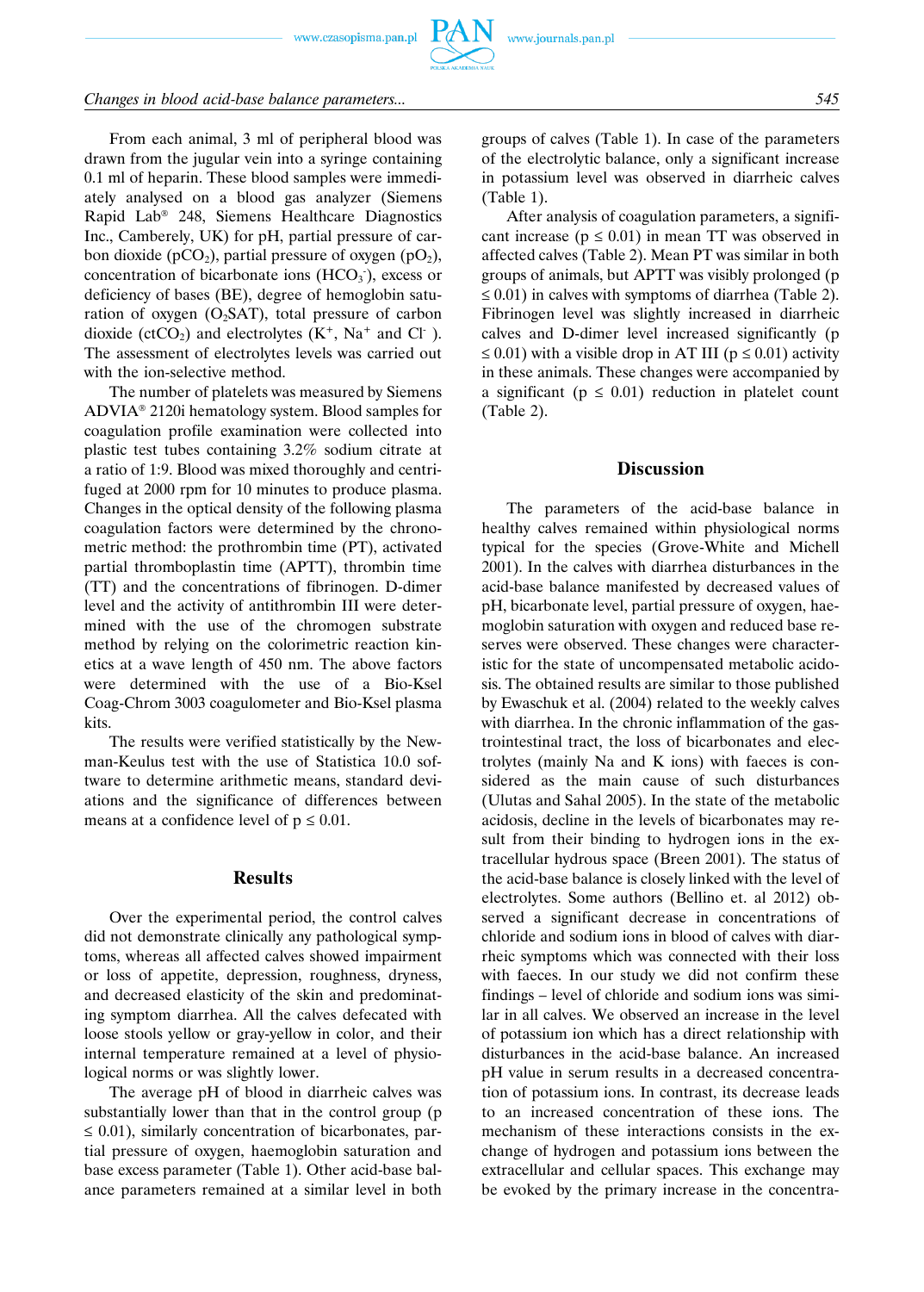www.czasopisma.pan.pl



| Calves    | pH      | pCO <sub>2</sub><br>kPa | ctCO <sub>2</sub><br>mmol/l | HCO <sub>3</sub><br>mmol/l | pO <sub>2</sub><br>kPa | O <sub>2</sub> SAT<br>$\%$ | BΕ<br>mmol/l | $Na+$<br>mmol/l | $K^+$<br>mmol/l | $Cl^-$<br>mmol/l |
|-----------|---------|-------------------------|-----------------------------|----------------------------|------------------------|----------------------------|--------------|-----------------|-----------------|------------------|
| Healthy   |         |                         |                             |                            |                        |                            |              |                 |                 |                  |
| $\bar{x}$ | 7.37    | 9.31                    | 34.15                       | 35.22                      | 5.87                   | 50.11                      | 6.34         | 139.15          | 4.56            | 101.24           |
| <b>SD</b> | 0.10    | 0.45                    | 4.82                        | 2.01                       | 0.97                   | 4.13                       | 0.76         | 1.23            | 0.24            | 1.43             |
| Diarrheic |         |                         |                             |                            |                        |                            |              |                 |                 |                  |
| $\bar{x}$ | $7.19*$ | 8.11                    | 30.11                       | $25.15*$                   | $3.51*$                | 24.12*                     | $-10.6*$     | 138.12          | $6.55*$         | 99.67            |
| <b>SD</b> | 0.11    | 0.37                    | 3.01                        | 1.12                       | 0.43                   | 2.23                       | 2.65         | 1.11            | 0.54            | 2.01             |

Table 1. Mean values of acid base-balance parameters and electrolyte levels in calf blood  $(\bar{x} \pm SD)$ .

\* – denote statistically important at  $p \le 0.01$ 

Table 2. Mean blood coagulation parameters and platelet count in calves  $(\bar{x} \pm SD)$ .

| Calves                              | <b>TT</b><br>S   | PT<br>S       | <b>APTT</b><br>S | Fibrinogen<br>g/l | D-Dimer<br>$\mu$ g/l | AT III<br>$\%$     | <b>PLT</b><br>$\boldsymbol{\mathrm{x}}$ 10 <sup>9</sup> /l |
|-------------------------------------|------------------|---------------|------------------|-------------------|----------------------|--------------------|------------------------------------------------------------|
| Healthy<br>$\bar{x}$<br><b>SD</b>   | 24.37<br>2.76    | 27.57<br>1.34 | 32.95<br>3.24    | 3.25<br>0.31      | 286.78<br>27.67      | 118.87<br>15.35    | 756.1<br>19.34                                             |
| Diarrheic<br>$\bar{x}$<br><b>SD</b> | $32.05*$<br>3.52 | 26.16<br>2.57 | $39.9*$<br>5.32  | 4.22<br>0.78      | 587.25*<br>35.79     | $103.75*$<br>10.78 | 598.2*<br>23.51                                            |

\* – denote statistically important at  $p \le 0.01$ 

tion of hydrogen ions (pH drop) in the cellular liquid, and results in their shift to cells. In accordance with the rule of electric inertness of systemic fluids, the potassium ions shift in an opposite direction (from a cell to extracellular fluid), thus causing an increase in their plasma concentration (Constable and Grunberg 2013). Metabolic acidosis observed in our study might have developed due to the reported loss of fluid and electrolytes in diarrhea (Bellino et al. 2012). Furthermore, metabolic acidosis accompanying inflammation, sepsis, shock, and hypoxia is known to deteriorate the coagulation profile (Bick 1996). Metabolic acidosis has been thought to trigger DIC, most probably via endothelial sloughing, with the attendant activation of factor XII to XIIa and/or XI to XIa and/or platelet release, and activation of the procoagulant system (Bick 1996).

Significant elongations in TT and APTT values were recorded in diarrheic calves as compared with those in the control group (Table 2). The most common causes of prolonged APTT and TT are reported to be due to the liver failure, vitamin K deficiency, and excessive consumption of clotting factors during the development of DIC (Zbanyszek et al. 2004). Thrombin time is a measure of the rate of fibrinogen to fibrin conversion. It is prolonged when fibrinogen is less than 60 mg/dl, fibrinogen is nonfunctional, or fibrin degradation products (FDPs) are present that interfere with fibrin polymerization. Since hypofibrinogenemia is rare in large animals, a prolonged thrombin time most likely would indicate the presence of FDPs (Morris 1990). In most cases, TT is prolonged due to a significant decrease in fibrinogen levels and a substantial increase in levels of fibrin degradation products. TT determination is one of the key laboratory indicators of DIC which is accompanied by significantly prolonged thrombin time (Ten Cate 1999, Wada 2004).

Prothrombin time (PT) is a measure of the extrinsic pathway of prothrombin activation and it is determined by coagulation factors V, VII and X, prothrombin and fibrinogen levels, while it is not affected by the remaining factors and platelet count. In various diseases prolonged PT is most often caused by the degradation of coagulation factors which occur during DIC (Idell 2003). In human medicine, prolonged prothrombin time was observed in various diseases including leukemia, contagious diseases and neoplastic diseases, while the associated DIC is one of the main risk factors of mortality (Gando et al. 1996). We did not observed elongation of PT in calves with diarrhea. These results are in opposite to data obtained by Gokce et al. (2006), who observed significant prolongation of prothrombin time in diarrheic neonatal calves.

Activated partial thromboplastin time test (APTT) is used to evaluate the intrinsic and common pathways. The most common cause of prolonged APTT is increased consumption of clotting factors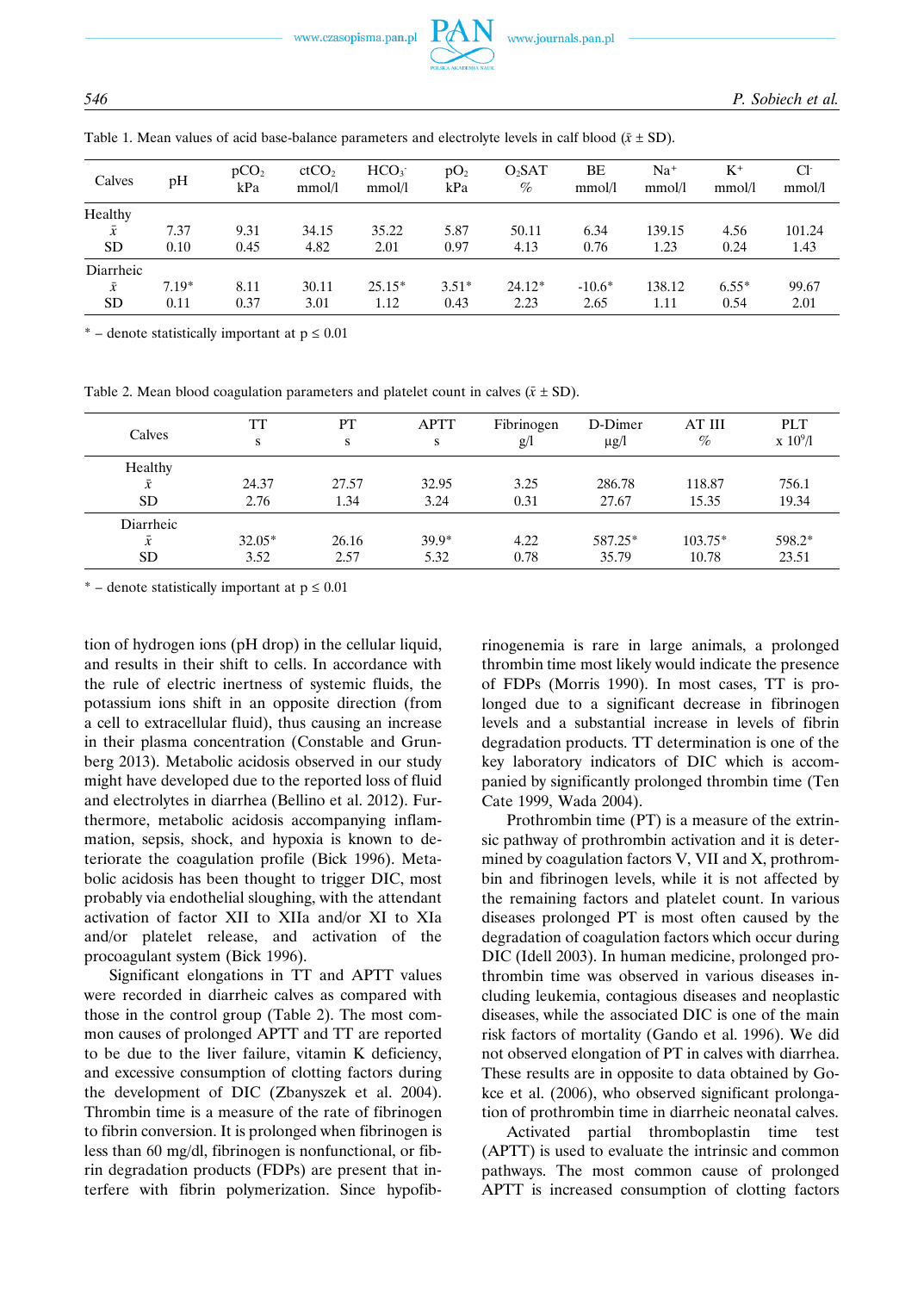# *Changes in blood acid-base balance parameters... 547*

during DIC. The liver failure and vitamin K deficiency prolong APTT, since factors II, VII, IX, and X are tested. A disseminated coagulopathy should be manifested by several abnormalities in the coagulation profile, although variable use, synthetic rates, and the half-lives of clotting factors may result in abnormality of only one clotting time (APTT or PT) (Morris 1990). In our study, prolonged APTT was found to be common coagulation profile abnormality in calves suffering from diarrhea in comparison with healthy calves (Table 2) which is indicative for seriously impaired haemostasis which supports the development of DIC. The laboratory diagnosis of DIC is usually based on the prolonged APTT, PT, thrombocytopenia, finding FDPs, schistocytes in blood smears, decreased concentrations of coagulation factors (usually factors V, VIII) and reducing antithrombin III activity (Ralph and Brainard 2012). Excessive coagulation is reflected by reduced plasma concentrations of platelets, coagulant and anticoagulant proteins, and increased concentrations of coagulant by-products. Fibrinolysis is indicated by elevated FDPs or reduced concentrations of fibrinolytic and antifibrinolytic proteins (De Laforcade 2012).

Fibrinogen levels in calves with diarrhea were slightly higher than those found in the control group (Table 2). The increase of fibrinogen concentration might be indicative for increase in production of acute phase reactant proteins and exceeding the production of fibrinogen on its consumption during development of DIC. Research studies investigating the occurrence of DIC in humans have shown that the syndrome is associated with hypofibrinogenaemia (Levi 2013). In large animals only during the course of some disorders hypofibrinogemia is observed (Zbanyszek et al. 2004, Radwińska 2010). It may be the result of the impaired hepatic synthesis, increased consumption during DIC, degradation during primary hyperfibrinolysis, or uncompensated loss during massive hemorrhage. Hypofibrinogenemia is an uncommon manifestation of DIC in large animals and, when present, should strongly suggest the concomitant liver dysfunction (Morris 1990).

D-dimer level increased significantly in calves with diarrhea, while a visible drop in AT III activity and platelet count were observed in this group of animals. D-dimer is a neoantigen formed when thrombin initiates the transition of fibrogen to fibrin and activates factor XIII to crosslink the fibrin formed; this neoantigen is formed as a result of plasmin digestion of crosslinked fibrin (Irmak and Turgut 2005). The D-dimer test is therefore specific for fibrin degradation products (Bick 1996). D-dimer, like thrombin- -antithrombin complex (TAT), plasmin-plasmin inhibitor complex (PPIC), soluble fibrin (SF) and activated protein C-protein C inhibitor complex (APC-PC), belongs to the most sensitive markers of thrombosis (Minamikawa et al. 1994). These markers have high sensitivity and specificity, but the tests are expensive and the measurements require the use of sophisticated analytical equipment. In the group of the above parameters, D-dimer determination is the only test which has gained widespread popularity and which can be introduced into routine diagnostics. Increased D-dimer plasma concentrations are indicative of secondary activation of the fibrinolysis system, preceded by clotting activation and thrombin production, which are typical DIC symptoms (Matyszczak et al. 2008). Increased D-dimer levels also suggest that the excessive quantities of fibrinogen converted to fibrin inside blood vessels undergo fibrinolytic degradation. In the vast majority of diseases and clinical conditions, the above is due to procoagulant stimuli which are indicative of acute or chronic thrombotic and embolic changes (Mammen 2000). High levels of D-dimer observed in calves with diarrhea (Table 2) are indicative of seriously impaired haemostasis and the development of secondary fibrinolysis associated with DIC.

Antithrombin III is a measure of the coagulation inhibitor activity. It is recognized as the main thrombin inhibitor and its activity accounts for 50-80% of the plasma antithrombin activity (Pusterla et al. 1997). AT III has an important role in the inflammatory state. It is not only an important physiological inhibitor of coagulation but also possesses anti-inflammatory properties (Mammen 2000). It seems able to promote the endothelial release of prostacyclins, which in turn inhibits leukocyte activation (Okajima and Uchiba 1998). In the present study, AT III activity in calves with diarrhea was significantly lower than that found in the healthy group. There are some reports (Levi et al. 1999) suggesting that decreased antiproteolytic activity (including a drop in AT III activity) is observed in a state of increased activity and faster consumption of coagulation factors.

Platelet count was considerably lower in calves with diarrhea than in the control group. Many disorders can lead to thrombocytopenia, e.g. reduced or ineffective platelet production, decreased platelet half-life or platelet sequestration. Excessive consumption of platelets to fulfill their normal role in haemostasis occurs during DIC (Morris 1990). Platelet count tests are a useful prognostic tool for monitoring the degree and intensity of consumption and degradation processes in clotting dysfunctions. A study of ruminants has confirmed that thrombocytopenia occurs in diseases which are accompanied by DIC (Gokce et al. 2006, Gokce et al. 2007, Sobiech et al. 2008). It is should be noted that a lower thrombocyte count is only one of DIC indicators, and that the diagnostic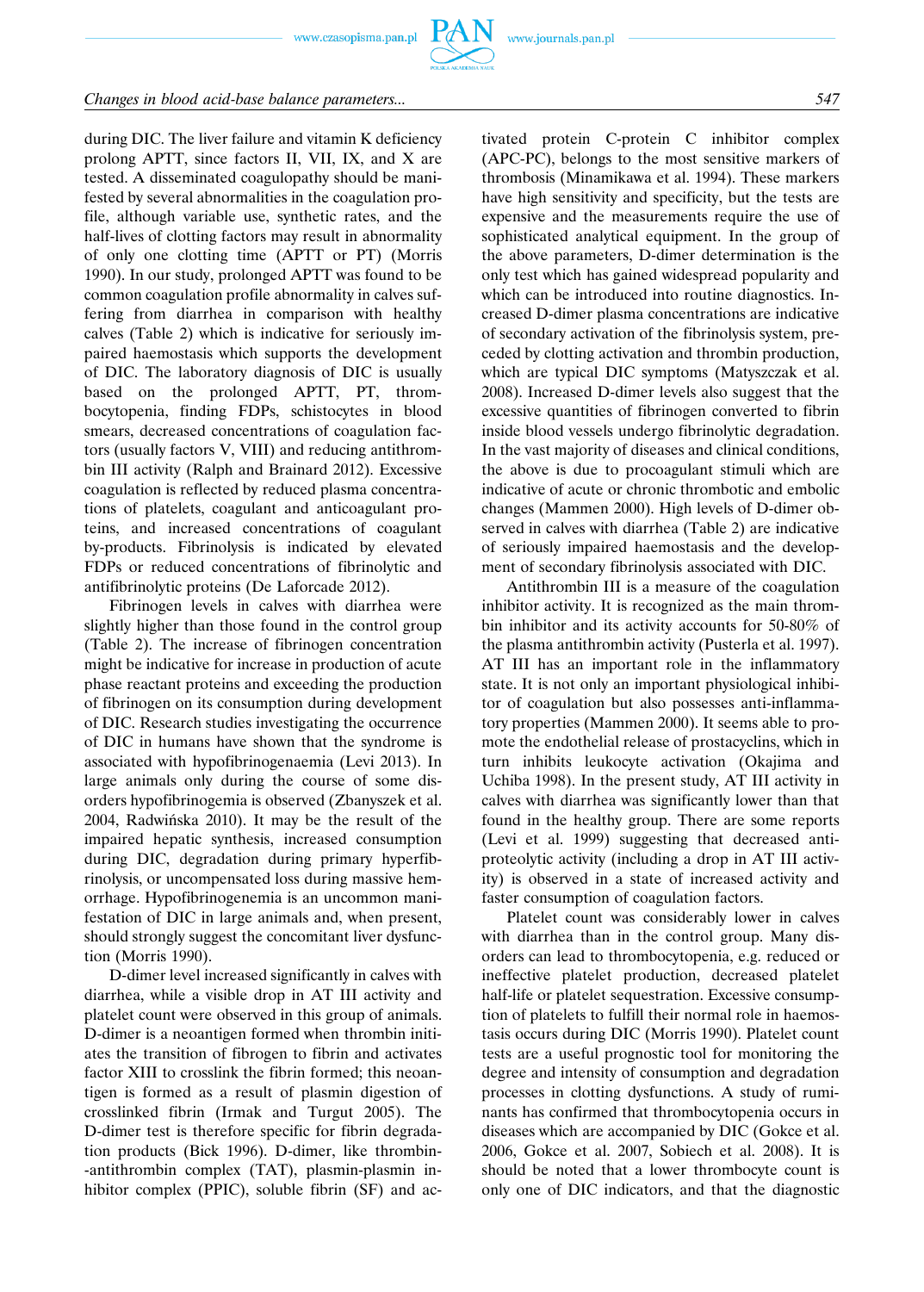value of this parameter is limited and should be analyzed in conjunction with other coagulation factors.

In summary, it may be concluded, that in calves with symptoms of diarrhea there were observed numerous cases of disturbances in systemic homeostasis manifested by incidence of uncompensated metabolic acidosis with accompanied elevation of potassium concentration. Simultaneously with these disorders serious alterations in coagulation profiles including prolongation of TT and APTT, increase in D-dimer level, reduction in AT III activity and decrease in platelet counts were observed. These changes are characteristic for the occurrence of DIC, which may be a serious complication of diarrhea in calves.

#### **References**

- Abubakar I, Irvine L, Aldus CF, Wyatt GM, Fordham R, Schelenz S, Shepstone L, Howe A, Peck M, Hunter PR (**2007**) A systematic review of the clinical, public health and cost-effectiveness of rapid diagnostic tests for the detection and identification of bacterial intestinal pathogens in faeces and food. Health Technol Assess 36: 1-216.
- Bazeley K (**2003**) Investigation of diarrhoea in the neonatal calf. In Practice 25: 152-159.
- Bellino C, Arnaudo F, Biolatti C, Borrelli A, Gianella P, Maurella C, Zabaldano G, Cagnasso A, D'Angelo A (**2012**) Development of a diagnostic diagram for rapid field assessment of acidosis severity in diarrheic calves. J Am Vet Med Assoc 240: 312-316.
- Bick RL (**1996**) Disseminated intravascular coagulation: objective clinical and laboratory diagnosis, treatment, and assessment of therapeutic response. Semin Thromb Hemost 22: 69- 88.
- Breen PH (**2001**) Arterial blood gas and pH analysis. Clinical approach and interpretation. Anesthesiol Clin N A 19: 885-906.
- Constable PD, Grunberg W (**2013**) Hyperkalemia in diarrheic calves: implications for diagnosis and treatment. Vet J 195: 271-272.
- Dąbrowska J, Wiśniewski E, Krumrych W, Rożek W, Janiszewski J (**2000**) State of the coagulation system in horses infected with equine influenza virus. Med Weter 56: 172-176.
- De Laforcade A (**2012**) Diseases associated with thrombosis. Top Companion Anim Med 27: 59-64.
- Ewaschuk JB, Naylor JM, Palmer R, Whiting SJ, Zello GA (**2004**) D-lactate production and excretion in diarrheic calves. J Vet Intern Med 18: 744-747.
- Gando S, Kameue T, Nanzaki S, Nakanishi Y (**1996**) Disseminated intravascular coagulation is a frequent complication of systemic inflammatory response syndrome. Thromb Haemost 75: 224-228.
- Gokce G, Gokce HI, Erdogan HM, Gunes V, Citil M (**2006**) Investigation of the coagulation profile in calves with neonatal diarrhoea. Turk J Vet Anim Sci 30: 223-227.
- Gokce HI, Gokce G, Cihan M (**2007**) Alterations in coagulation profiles and biochemical and haematological parameters in cattle with traumatic reticuloperitonitis. Vet Res Commun 31: 529-537.
- Green, EM, Adams HR (**1992**) New perspectives in circulary shock: pathophysiologic mediators of the mammalian response to endotoxemia and sepsis. J Am Vet Med Assoc 200: 1834-1841.
- Grove-White DH, Michell AR (**2001**) Comparison of the measurement of total carbon dioxide and strong ion difference for the evaluation of metabolic acidosis in diarrhoeic calves. Vet Rec 148: 365-370.
- Grove-White DH (**2004**) A rational approach to treatment of calf diarrhoea. Irish Vet J 57: 722-728.
- Idell S (**2003**) Coagulation, fibrinolysis and fibrin deposition in acute lung injury. Crit Care Med 31: S213-220.
- Irmak K, Turgut K (**2005**) Disseminated intravascular coagulation in cattle with abomasal displacement. Vet Res Commun 29: 61-68.
- Irmak K, Sen I, Col R, Birdane FM, Guzelbektes H, Civelek T, Yilmaz A, Turgut K (**2006**) The evaluation of coagulation profiles in calves with suspected septic shock. Vet Res Commun 30: 497-503.
- Levi M (**2013**) Pathogenesis and management of peripartum coagulopathic calamities (disseminated intravascular coagulation and amniotic fluid metabolism). Thromb Res 131: S32-S34.
- Levi M, Van der Poll T, Ten Cate H, Van Deventer SJ (**1997**) The cytokine-mediated imbalance between coagulant and anticoagulant mechanisms in sepsis and endotoxaemia. Eur J Clin Invest 27: 3-9.
- Levi M, De Jonge E, Van Der Poll T, Ten Cate H (**1999**) Disseminated intravascular coagulation. Thromb Haemost 82: 695-705.
- Lofstedt J, Dahoo IR, Duizer G (**1999**) Model to predict septicemia in diarrheic calves. J Vet Intern Med 13: 81-88.
- Mammen EF (**2000**) Disseminated intravascular coagulation (DIC). Clin Lab Sci 13: 239-245.
- Matyszczak L, Niedźwiedź A, Pasławska U, Nicpoń J, Sikorska A (**2008**) D-dimer as an indicator of intravascular clotting in horses and dogs. Med Weter 64: 272-275.
- Minamikawa K, Wada H, Wakita Y, Ohiwa M, Tanigawa M, Deguchi K, Hiraoka N, Huzioka H, Nishioka J, Hayashi T (**1994**) Increased activated protein C-protein C inhibitor complex levels in patients with pulmonary embolism. Thromb Haemost 71: 192-194.
- Moore JN, Morris DD (**1992**) Endotoxemia and septicemia in horses: experimental and clinical correlates. J Am Vet Med Assoc 200: 1903-1914.
- Morris DD (**1990**) Alterations in the clotting profile. In: Smith Bp (ed) Large Animal Internal Medicine. The CV Mosby Company, Philadelphia, pp 445-451.
- Okajima K, Uchiba M (**1998**) The anti-inflammatory properties of antithrombin III: new therapeutic implications. Semin Thromb Hemost 24: 27-32.
- Otto CM, Rieser TM, Brooks MB, Russel MW (**2000**) Evidence of hypercoagulability in dogs with parvoviral enteritis. J Am Vet Med Assoc 217: 1500-1504.
- Pusterla M, Braun U, Forrer R, Lutz H (**1997**) Antithrombin -III activity in plasma of healthy and sick cattle. Vet Rec 140: 17-18.
- Radwińska J (**2010**) Effect of the BVD-MD virus on coagulation and fibrinolytic systems in dairy cows. Bull Vet Inst Pulawy 54: 293-298.
- Ralph AG, Brainard BM (**2012**) Update on disseminated intravascular coagulation: when to consider it, when to expect it, when to treat it. Top Companion Anim Med 27: 65-72.